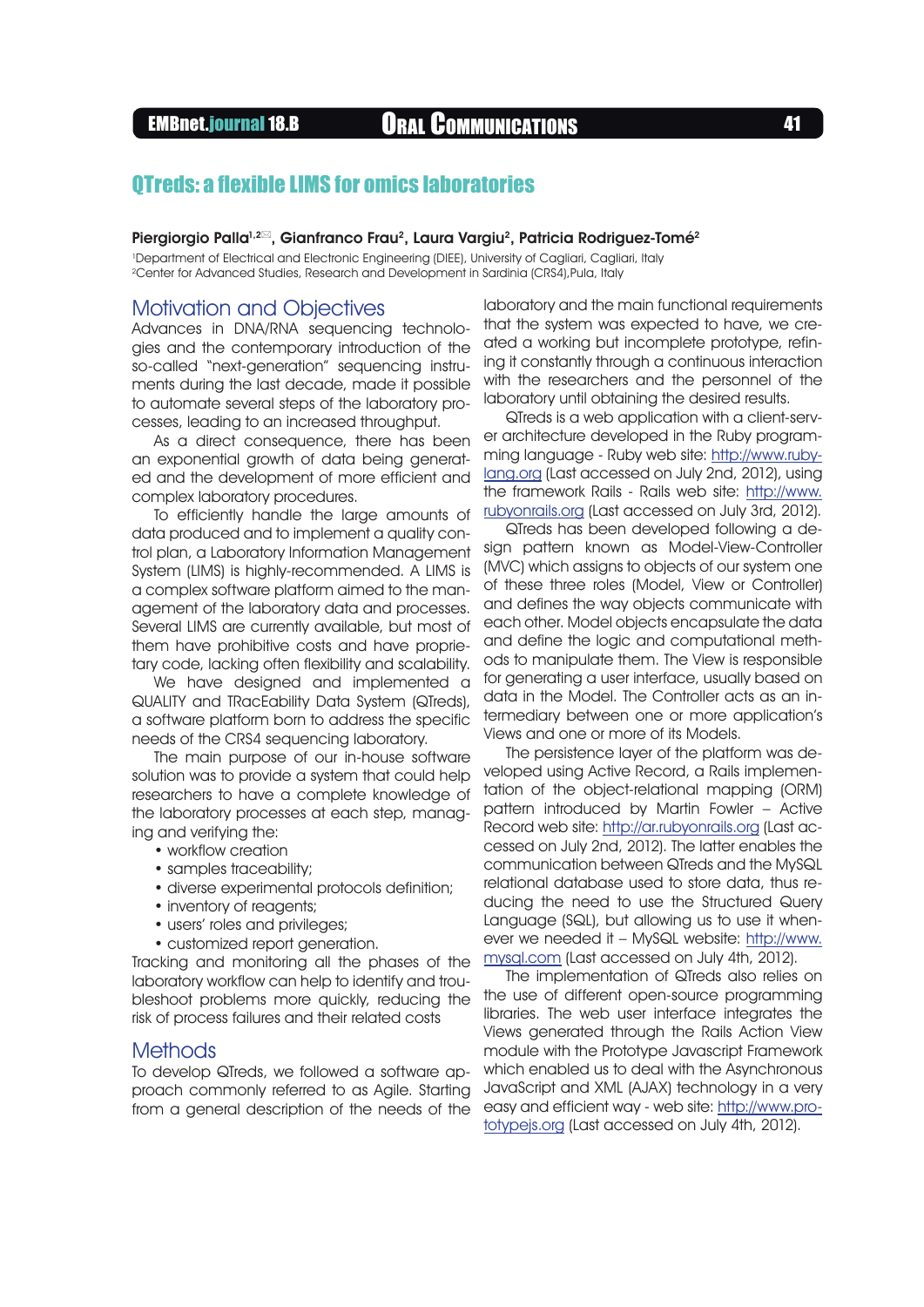<sup>42</sup> Oral Communications EMBnet.journal 18.B

Furthermore the use of the script.aculo.us set of Javascript libraries - web site: http://script.aculo.us (Last accessed on July 4th, 2012) provides us with a visual effects engine, that we used to application.

All the activities and operations allowed by the QTreds platform can be assigned to four functional areas shown in the graphical representation below:



Figure 1. QTreds functional areas

The protocol definition is a crucial phase performed by the lab supervisor.

A protocol is a sort of template that describes the workflow, that is the sequence of steps of a particular class of experiments (for instance, the Exome Enrichment Protocol, will list all the steps of that kind of experiments: First Hybridization, First Wash, Purification, PCR, etc). Each step, that we call "activity", provides a detailed description of the instruments involved, the reagents used and the items consumed at a given point of an experiment . The lab supervisor can perform this protocol definition task using a graphical user interface or writing an eXtensible Markup Language Schema (XML) document, that must be compiled following a set rules that we defined and collected in an XML Schema Definition (XSD) document. The resulting XML protocol will be processed and exploited by the system to graphically represent the experiment workflow as a "state diagram" that will guide the user step by step, enabling him to manage and monitor the progression of his experiment.

QTreds is also provided with a system for privilege management and authorization. The Authorization module defines different user roles,

each with a different access profile; each role includes a set of features and privileges to which the assigned user will have access.

enhance the interactive user experience with the main roles: administrator, supervisor, user, inven-At the moment we have implemented six tory manager, analyzer and viewer.

> Depending on the role assigned, each user will be able to perform different levels of operations and to access different kinds of information. For example a simple user will be allowed to see only data related to his experiments or to the projects in which he is involved, while the administrator will have a complete view of all the activities and data processing operations. A user can have different roles in different projects.

> The Inventory Management module tracks all the reagents and items used by the researchers for their experiments. It includes different components: 1) a Catalog where all the typologies or categories of items used in the laboratory have to be inserted; 2) a Stock to register the reagents and other items physically present in the lab; 3) a Topology, which defines a virtual representation of the laboratory to keep track of the locations of the instruments in which the items are stocked; 4) a Personal Stock, that is a sort of "shopping cart" in which each researcher must insert all the reagents and items needed to perform his experiments.

> QTreds integrates all aspects of the DNA sequencing process which includes sample submission, handling and tracking and also allows to design the workflow of each experiment providing the data needed for subsequent analyses.

#### Results and Discussion

QTreds has been developed, starting from the needs of the CRS4 Sequencing and Genotyping Platform (CSGP), where it has been used since June 2011 to make almost 100 DNA library preparation and sequencing experiments, processing over 1500 samples.

A new version of QTreds is currently under test and will be released soon. The new release will be provided with an efficient Application Programming Interface (API) in order to allow smart and automated access to information. The API has been implemented according to the REpresentational State Transfer (REST) architecture (Fielding, 2000). Using this API, any authorized user or system will be able to retrieve resources and information via a standard Hypertext Transfer